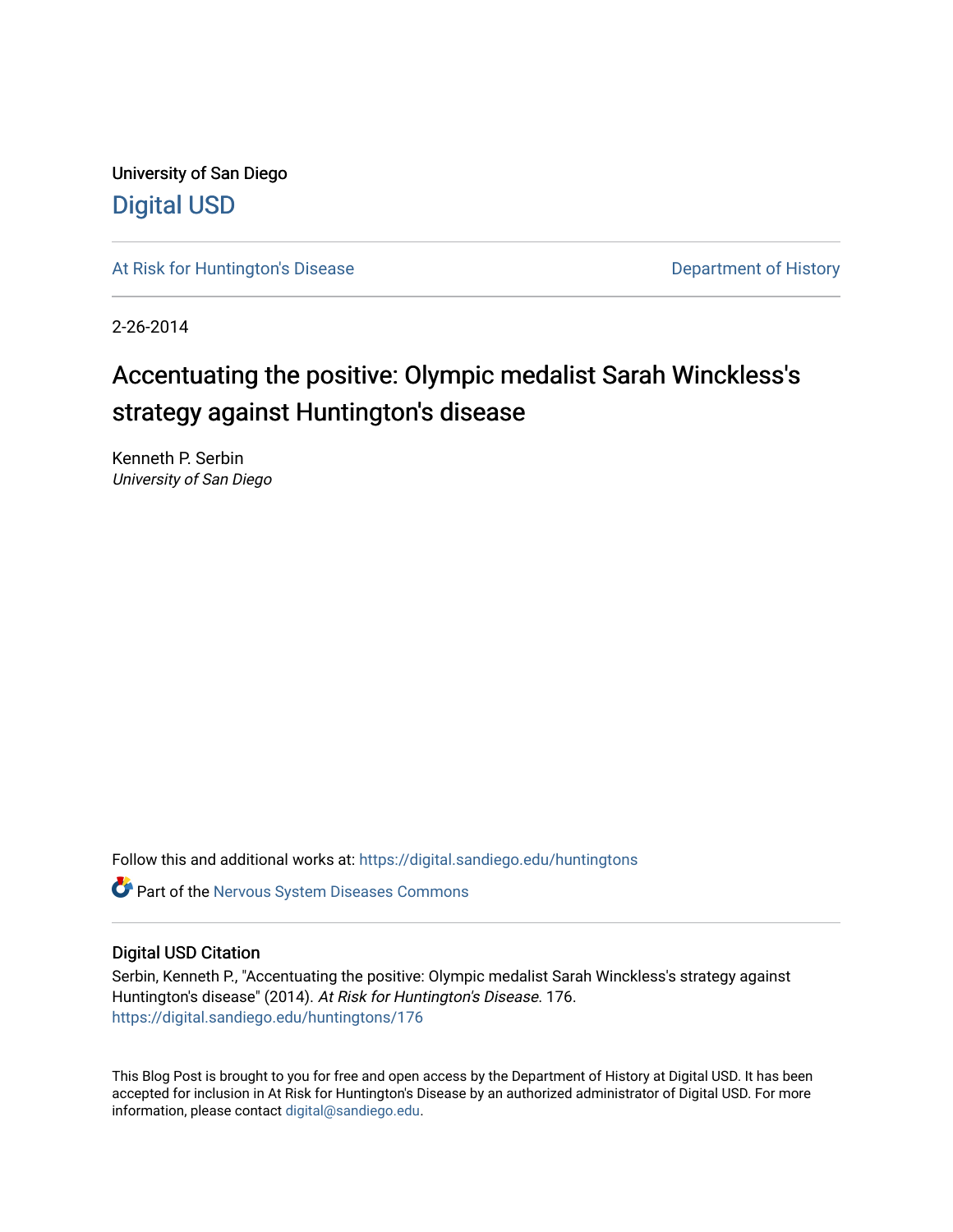#### More **[Create Blog](https://www.blogger.com/home#create) [Sign In](https://www.blogger.com/)**

# [At Risk for Huntington's Disease](http://curehd.blogspot.com/)

*HD is a genetically caused brain disorder that causes uncontrollable bodily movements and robs people's ability to walk, talk, eat, and think. The final result is a slow, ugly death. Children of parents with HD have a 50-50 chance of inheriting the disease. There is no cure or treatment.*

#### Blog Archive

- $\blacktriangleright$  [2021](http://curehd.blogspot.com/2021/)(12)
- $2020(16)$  $2020(16)$
- $2019(19)$  $2019(19)$
- $\blacktriangleright$  [2018](http://curehd.blogspot.com/2018/) (16)
- $2017(14)$  $2017(14)$
- $2016(13)$  $2016(13)$
- $\blacktriangleright$  [2015](http://curehd.blogspot.com/2015/) (24)
- $\frac{1}{2014}$  $\frac{1}{2014}$  $\frac{1}{2014}$  (24)
- [►](javascript:void(0)) [December](http://curehd.blogspot.com/2014/12/) (2)
- [►](javascript:void(0)) [October](http://curehd.blogspot.com/2014/10/) (1)
- [►](javascript:void(0)) [September](http://curehd.blogspot.com/2014/09/) (2)
- $\blacktriangleright$  [August](http://curehd.blogspot.com/2014/08/) (3)
- $\blacktriangleright$  [July](http://curehd.blogspot.com/2014/07/) (1)
- $\blacktriangleright$  [June](http://curehd.blogspot.com/2014/06/) (2)
- $\blacktriangleright$  [May](http://curehd.blogspot.com/2014/05/) (3)
- $\blacktriangleright$  [April](http://curehd.blogspot.com/2014/04/) (3)
- $\blacktriangleright$  [March](http://curehd.blogspot.com/2014/03/) (2)
- [▼](javascript:void(0)) [February](http://curehd.blogspot.com/2014/02/) (3)
	- [Accentuating](http://curehd.blogspot.com/2014/02/accentuating-positive-olympic-medalist.html) the positive: Olympic medalist Sarah ...
- To take, or not to take,

unproven [supplements](http://curehd.blogspot.com/2014/02/to-take-or-not-to-take-unproven.html) in t... Proof of heaven? My ongoing search for the [meaning...](http://curehd.blogspot.com/2014/02/proof-of-heaven-my-ongoing-search-for.html)

- $\blacktriangleright$  [January](http://curehd.blogspot.com/2014/01/) (2)
- [►](javascript:void(0)) [2013](http://curehd.blogspot.com/2013/) (30)
- $2012(26)$  $2012(26)$
- $\blacktriangleright$  [2011](http://curehd.blogspot.com/2011/) (33)
- 
- $\blacktriangleright$  [2010](http://curehd.blogspot.com/2010/) (26)
- $-2009(21)$  $-2009(21)$  $-2009(21)$
- $\blacktriangleright$  [2008](http://curehd.blogspot.com/2008/) (7)
- $2007(7)$  $2007(7)$
- $\blacktriangleright$  [2006](http://curehd.blogspot.com/2006/) (4)
- $\blacktriangleright$  [2005](http://curehd.blogspot.com/2005/) (17)

#### About Me **GENE [VERITAS](https://www.blogger.com/profile/10911736205741688185)**

View my [complete](https://www.blogger.com/profile/10911736205741688185) profile

#### WEDNESDAY, FEBRUARY 26, 2014

### Accentuating the positive: Olympic medalist Sarah Winckless's strategy against Huntington's disease

As a bronze medalist in rowing in the 2004 Summer Olympics in Athens and chair of the highly successful British athletes' commission in the 2012 London games, Sarah Winckless pursued her goals based on strenuous training, teamwork, and effective thinking.

However, Sarah faces a challenge far more daunting than most Olympians could imagine.

Since 1997, when she learned at just 22 that she carries the gene for Huntington's disease, Sarah has faced the difficult reality of knowing that she will likely follow in the footsteps of her HD-afflicted mother Val, who requires full-time care.

Sarah has kept upbeat by focusing on athletics and her major leadership roles in the British sports and HD communities.

Huntington's is always a family story. Sarah was the first of four siblings to undergo genetic testing. When Sarah began to feel isolated from her two brothers and sister after all three tested negative for HD, she turned once again to the "thinking challenge" she had learned in sports.

"Suddenly my siblings didn't know what is was like to open the door of your genetic counselor and know that you've got a bad result," Sarah told an audience of several hundred scientists, drug company representatives, and Huntington's disease advocates the evening of February 24 in her keynote address at the Ninth Annual HD Therapeutics Conference, sponsored by the **CHDI Foundation**, Inc., in Palm Springs, CA. "And I didn't want them to know that. But it made me different. It separated me."

Sarah said that she "hated" herself for "thinking and feeling that way."

"I had to choose a thought that brought me back in, that made me part of my family – they're so important to me," she continued. "And I did what I always do when I need to think."

Sarah went out for a long session of rowing, which helped bring clarity to the issue at hand. She had in mind the fact that every child of a parent with HD has a 50-50 chance of inheriting the genetic mutation.

"I came up with a thought: three out of four, we've beaten the odds," she said. "And for the next two weeks, every time I caught myself thinking in a negative way, I ran that thought into my brain. And people would come and go, 'We've heard the news about John (the last to be tested). How do you feel?' And I'd go: 'three out of four, we've beaten the odds!'

"And it helped, because suddenly I was part of it, and I was with them."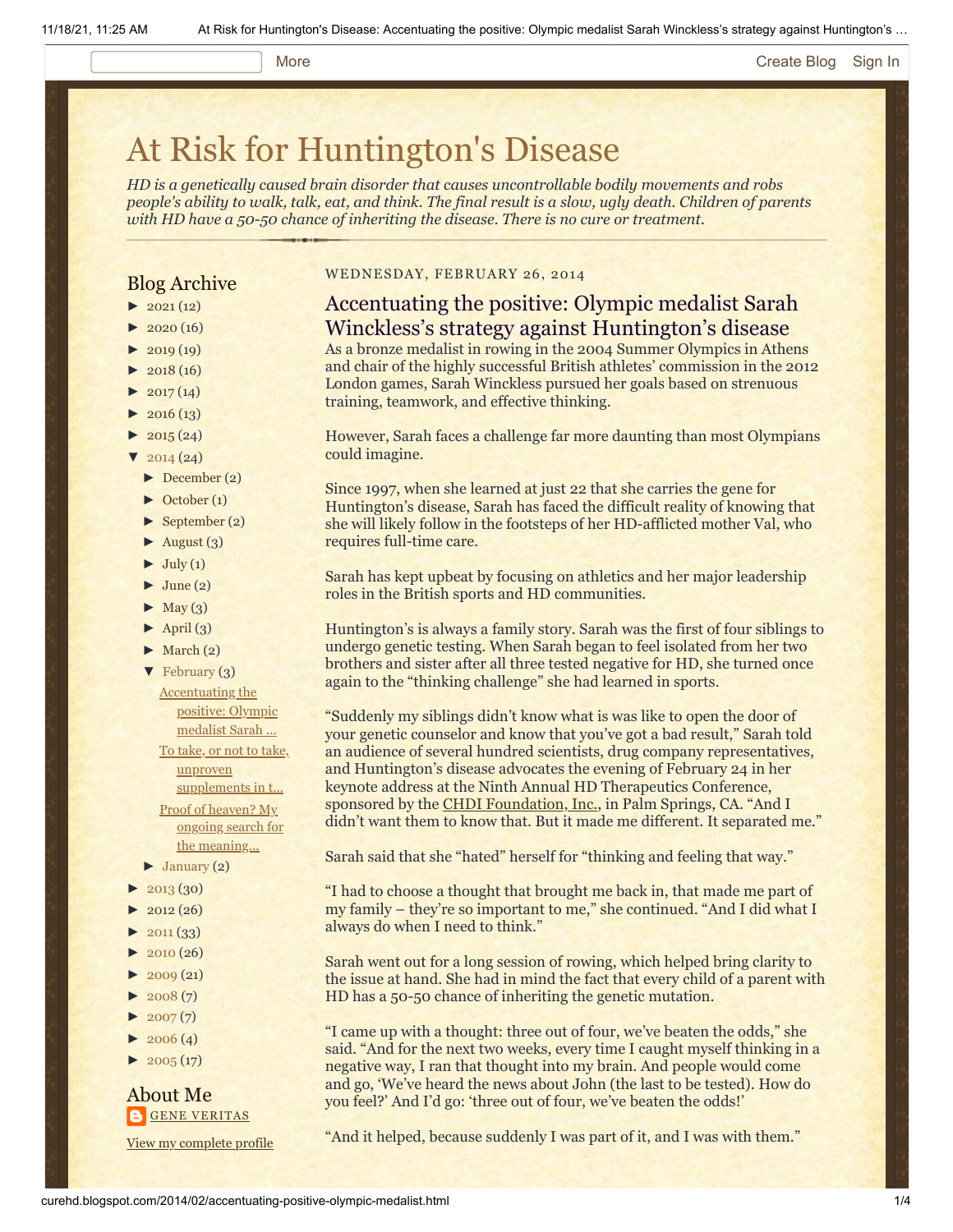11/18/21, 11:25 AM At Risk for Huntington's Disease: Accentuating the positive: Olympic medalist Sarah Winckless's strategy against Huntington's …

## HD Links

#### [Huntington's](http://www.hdsa.org/) Disease Society

of America [International](http://www.huntington-assoc.com/) Huntington **Association** [Huntington's](http://hddrugworks.org/) Disease Drug **Works** [Huntington's](http://www.hdlighthouse.org/) Disease **Lighthouse Hereditary Disease [Foundation](http://www.hdfoundation.org/)** [Huntington's](http://www.hdac.org/) Disease Advocacy Center Thomas [Cellini Huntington's](http://www.ourtchfoundation.org/) **Foundation** HDSA Orange County (CA) **[Affiliate](http://www.hdsaoc.org/)** HD Free with [PGD!](http://www.hdfreewithpgd.com/) [Stanford](http://www.stanford.edu/group/hopes/) HOPES Earth Source [CoQ10,](http://www.escoq10.com/) Inc.

## HD Blogs and Individuals

Chris Furbee: [Huntingtons](http://www.huntingtonsdance.org/) Dance Angela F.: Surviving [Huntington's?](http://survivinghuntingtons.blogspot.com/) Heather's [Huntington's](http://heatherdugdale.angelfire.com/) Disease Page

Sarah struck a similarly optimistic, sometimes even jovial chord throughout her speech. (You can watch an excerpt in the video below.)



## **[Olympic medalist Sarah Winckless:](https://vimeo.com/87915036?embedded=true&source=video_title&owner=6019843) Huntington's disease and me**

from **[Gene Veritas](https://vimeo.com/user6019843?embedded=true&source=owner_name&owner=6019843)**



At dinner, Sarah regaled a group of conference attendees with other stories from her athletic career as well as her mother's spirited fight against HD. Though HD patients rarely live two decades beyond onset, Val has now lived with the disease for about 25 years.

I felt infected by Sarah's optimism.

"In all of my years of dealing with HD, you are the most positive individual I have ever met," I told Sarah as I prepared to retire for the evening.

I hugged her and gave her a brotherly kiss on the forehead. "You are *not* going to get HD," I declared. She smiled broadly as she thanked me.

As an HD gene carrier, I live with the stark knowledge of the disease's inevitability. However, scientists believe that personal enrichment and staying active and positive might very well help delay onset. And there is the very real hope of an effective treatment for Sarah, me, and the entire HD community.